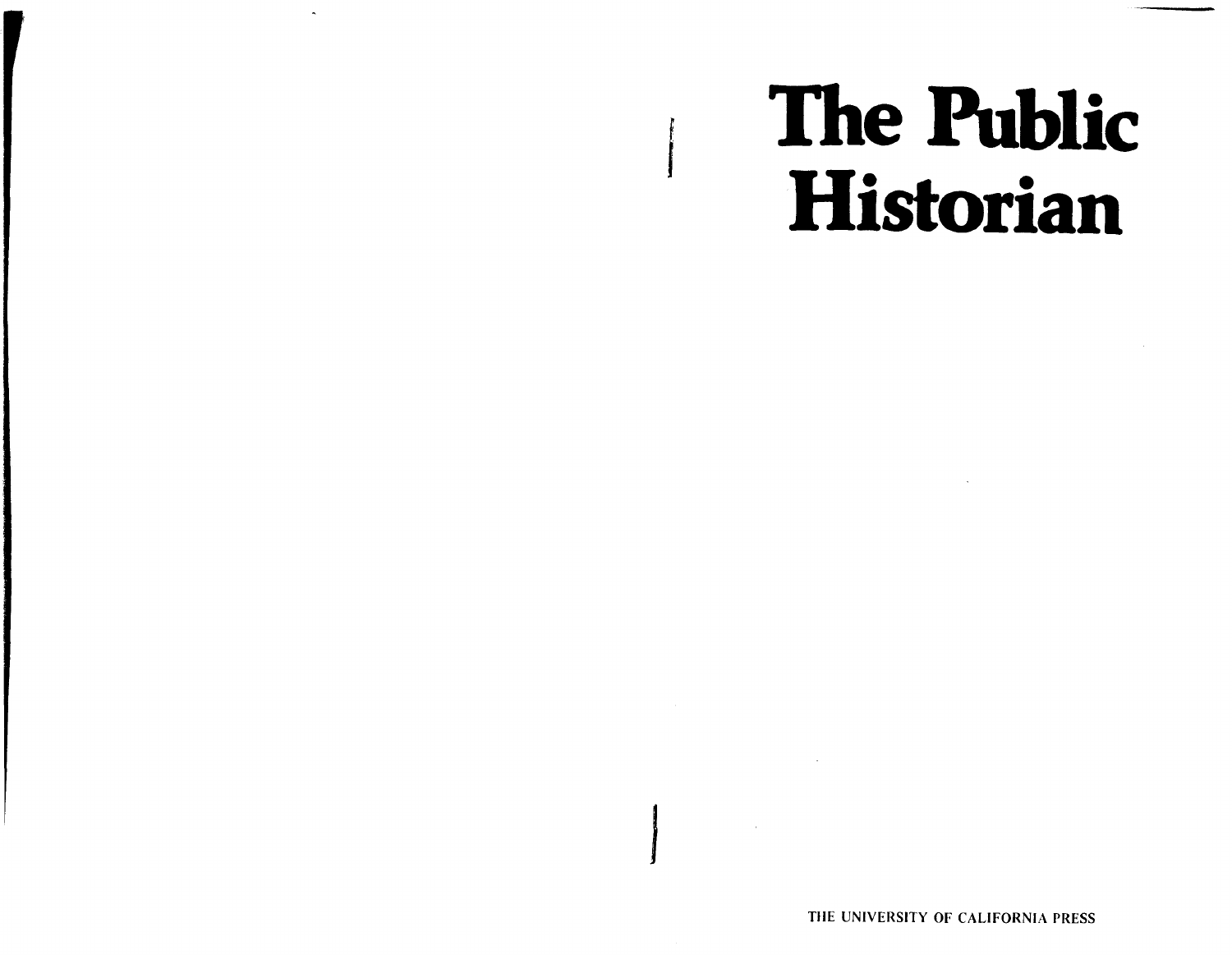### *Issues and Analysis*

## **Are Expert Witnesses Whores? Reflections on Objectivity in Scholarship and Expert Witnessing**

### **J. MORGAN KOUSSER**

**E** XPEHT WITNESSEs' general reputation for veracity is not untainted. In the elegant and tasteful expression of Harold Green, director of the Law, Science, and Technology Program at George Washington University, "Expert witnesses are whores .... " Others interviewed for a newspaper article on science and public policy, in which Green's statement appears, were somewhat more charitable in their diction, but affirmed that expert witnesses were "chosen not for their wisdom or sagacity but for their willingness to say in the simplest, clearest, least tentative way what a particular side wants said."<sup>1</sup>

On the other hand, some scholars who have served as experts, who are not, perhaps, entirely unbiased witnesses on the topic, claim to have retained their virtue. James Rosse, a Stanford economist who was re-

1. Lee Dembart, "Science and Public Policy—Who Is Served?" *Los Angeles Times,* November 9, 1981.

Previous versions of' this paper were given at the Social Science History Association Convention in 1981, at the Association of American Law Schools Convention in 1983, and at the Caltech History Colloquium in 1983. One of the special joys of writing and giving thi, paper has been the chance to learn from people whose attention I would not usually he able to demand. I particularly want to thank for their comments Brian Barry, Derrick Bell, John Benton, Armand Derfner, Jim O'Fallon, Phil Hoffman, Will Jones, Dan Kevles, Steve Morse, and Ed Still. Since it seems likely that all of them retain some reservations about the paper, none should be held responsible for its remaining flaws.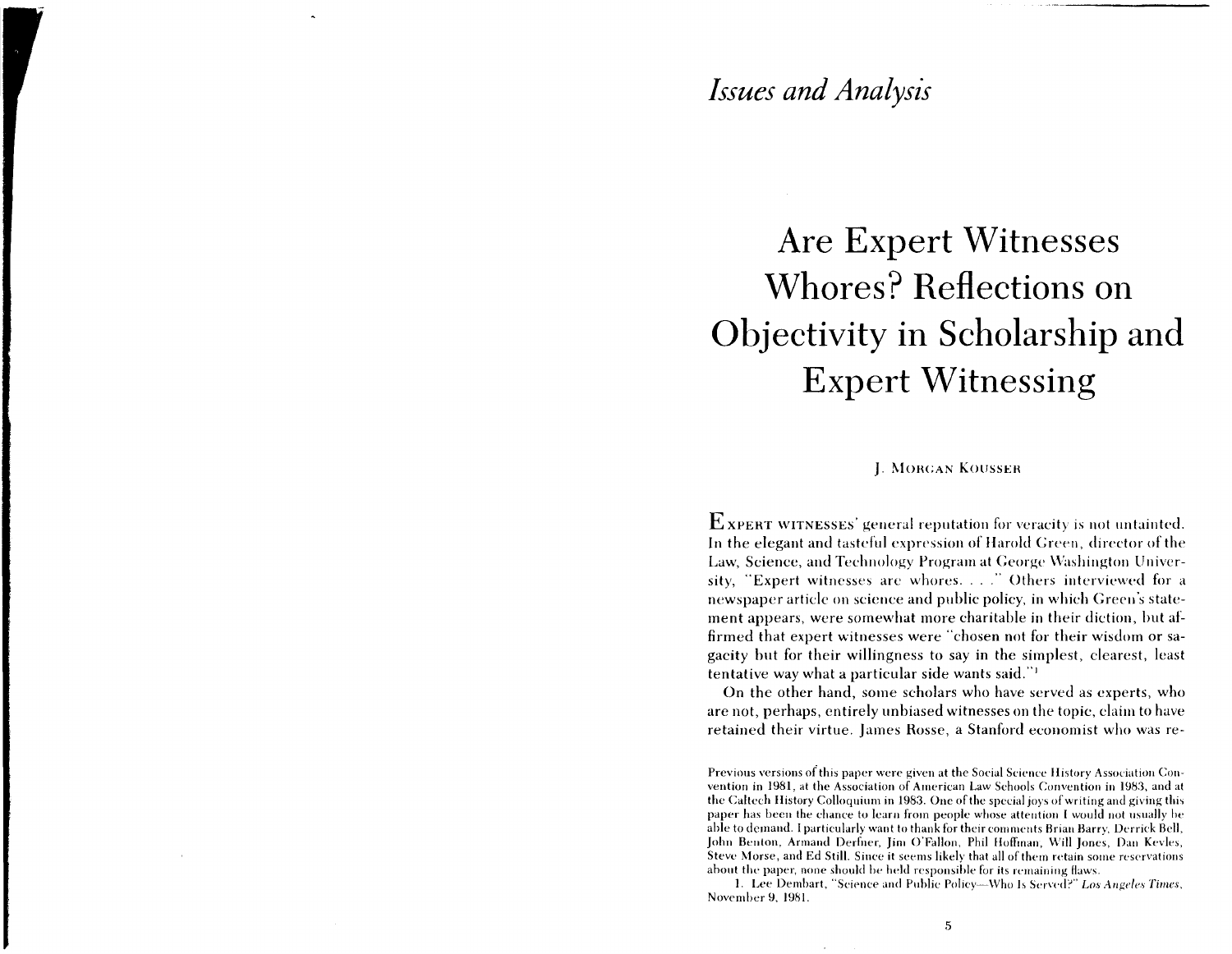portedly paid \$240,000 by American Telephone and Telegraph in 1981 to perform studies in support of that corporation's position in its antitrust case, contended that "the legal process would tear to shreds any person who altered his views for a trial," and asserted that he informed the company that "there are things I will not testify to." Dean Henry Hossovsky of Harvard, an economist who testified for IBM during its antitrust case, insisted that scholars who do this type of consulting have a strong incentive not to distort their views or to dissimulate, because they must protect their professional reputations. "They don't have any other assets of significance," Rossovsky told a *New York Times* reporter. "If you get the reputation of being a hired gun, it won't help you."<sup>2</sup>

The question of the possible tensions between advocacy and objectivity presents somewhat different facets to the three groups most directly concerned with expert witnessing: scholars, lawyers, and judges. Responding to historian Lee Benson's 1977 Social Science History Association presidential address, which had the provocative title "Changing Social Science to Change the World," political scientist Warren Miller distinguished between pure and applied science and commented that "the motivation to do good-or bad-is simply different from the motivation to find out how things work, and it is the transformation of the latter motivation into action that is science."3 For historians, more particularly, the crux of the problem is not the old epistemological chestnut, "Can the study of history he objective?" but a simpler and less absolute, if longer, question: "Assuming that it makes sense to say that some analyses are more objective than others, are historians who serve as expert witnesses likely to be less objective, either because of their own commitments or because of some aspects of the legal process, than other historians are, or than the witnesses themselves are when they are doing their normal scholarship?"

Lawyers see the topic from a different vantage point. If my experience with them is at all representative, attorneys tend to believe that their own experts are pure, even to the point of being too prissy to agree to state their own conclusions in a way which would be most helpful to the lawyers' clients-while the other side's are merely lying for money. Should lawyers treat expert witnesses-for either side or both-as analogues to celebrity endorsers of products? Is Dr. K's analysis of the reasons for the adoption of the Mobile city government act in the 1870s worthy of more deference than Dr. J's endorsement of a basketball sneaker?

Judges, whose distorted "law office" versions of history written to serve their own points of view reverberate from *Dred Scott* through *Wesberry* v. *Sanders* (the Georgia legislative reapportionment case) to *Mobile* v. *Bolden,* may see the problem of experts· objectivity in yet another guise.<sup>4</sup> Have expert witnesses, to paraphrase Chief Justice Taney's famous phrase in *Dred Scott,* any opinions that judges are bound torespect? Is the view of a credentialed historian or other social scientist entitled to any more weight than that of a man on the street or a random law clerk, or than the judge's own "common sense'"? (In two of the cases in which I've been involved-not, let it he noted, ones in which the side which I was testitfying for won-the judges' answers, as implied by their opinions, have been "Yes, if the witnesses agree with my preconceived, seat-of-the-pants opinion; otherwise, no.")

My own experience as an expert witness in six voting rights cases causes me to doubt the soundness of \Varren Miller's observation, quoted above. Changing the world and doing normal social science or history are not such different pursuits after all. Perhaps I am blinded by good intentions or the heat of battle, but it seems to me that cases from Birmingham; Mobile; Selma; Brownsville, Tennessee; and Sumter, South Carolina; as well as an appearance before a House Judiciary Subcommittee hearing on renewing the Voting Hights Act, afforded me opportunities *to tell the truth and do good at the same time*.

Those of us who desire to bring scholarship to bear on current policy problems, moreover, need no new institutional arrangement to make our advocacy more effective. Indeed, the organization of a group of progressive scholars to produce policy-relevant studies, such as Lee Ben~ son has proposed, might well reduce, rather than increase, its members ability to influence policy. 5 For not only would it call into question the scholars' *reputation* for objectivity-which my experience has taught me is a necessary condition for them to exert any influence at all-but by removing some of the usual professional checks on slipshod scholarship, it might also undermine their objectivity in *reality* as well. Changing social science might therefore leave the disciplines worse off, and the world unchanged.

Before discussing the more general question, let me explain how I got involved in testifying. Since, as a historian, I have an occupational susceptibility to genetic explanations, my story will require a detour into

<sup>2.</sup> Fox Butterfield, "Faculty Consultants: Higher Educators Getting Higher Fees," Los Angeles Herald Examiner, June 16, 1982. Since historians' fees for a case are on the order of 1 percent of Rosse's, their incentives to play paladin are considerably less.

<sup>3.</sup> Benson s address and Millers response are hoth in *Social Science History* 2 (1978), 427-48. The Miller quotation appears on p. 444.

<sup>4.</sup> See Alfred II. Kelly, "'Clio and the Court: An Illicit Love Affair," *Supreme Court Review* (1965), ll9-58; and, on *Bolden,* J. Morgan Kousser, 'The Undermining of the First Reconstruction: Lessons for the Second," in *Extension of the Voting Rights Act: Hearings Before the Subcommittee* on *the judiciary,* House *of Representatives,* 97th Congress, 1st Session (Washington: Government Printing Office, 1982), 2017-20.

<sup>5.</sup> Lee Benson, "Doing History as Moral Philosophy and Public Advocacy: A Practical Strategy to Lessen the Crisis in American llistory," paper delivered at the Organization of American Historians' Convention, April 1, 1981.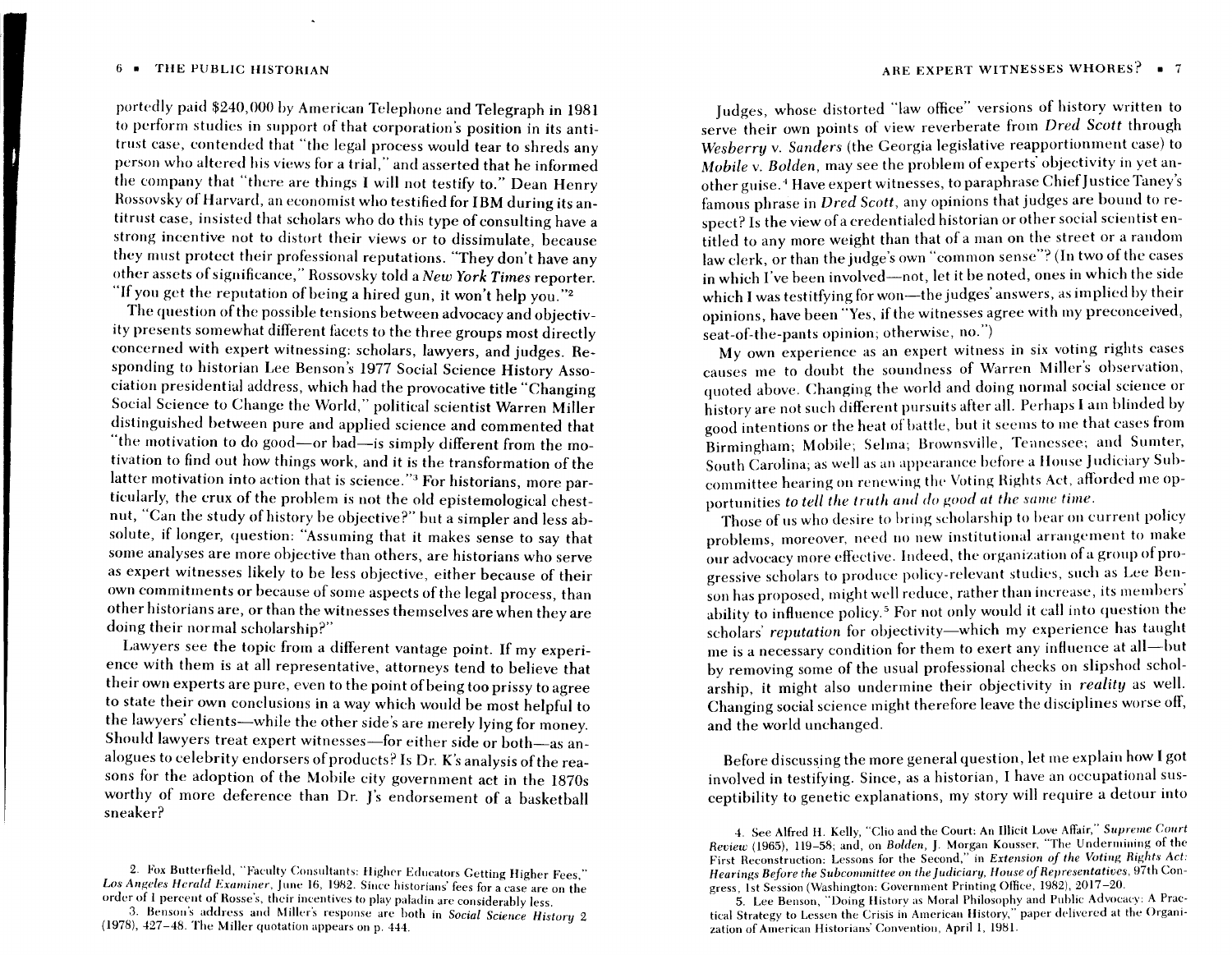#### 8 • THE PUBLIC HISTORIAN

the history of civil rights law. It may not be straining words too much to assert that the Fifteenth Amendment contains an explicit reference to intent. The right to vote, it declares, shall not be "denied or abridged <sup>011</sup>*account of* race, color, or previous condition of servitude" (emphasis added). One reading of the phrase is that any law or practice adopted with a racially discriminatory intent ("on account of race") is by that fact alone unconstitutional. Despite the fact that the Fourteenth Amendment contains no language which even this clearly refers to intent, the courts have read an intent criterion into it. In fact, they have intermingled the standards of proof and lines of cases under each of the two amendments, which would no doubt be confusing enough if separated, to such a degree that the whole area of the law has become covered with a sort of constitutional kudzu, a mass of pullulating, ever more tangled, parasitic vines which have long since grown over and hidden the original constitutional saplings.

Thus, in *Plessy* v. *Ferguson* in 1896, the Supreme Court was content to assume that racially separate railroad cars were in fact equally comfortable and convenient, while it concentrated on denying that whites who imposed segregation *intended* it to be racially discriminatory. In *Williams* v. *Mississippi* in 1898, the Court admitted that the framers of the 1890 Mississippi Constitution intended to deny blacks the right to vote, but held that since the plaintiff had not shown that their intent was carried out, he had not proved a constitutional violation. The next year, in *Cumming* v. *Richmond County,* the justices shunted aside the obvious fact that the Augusta, Georgia school board discriminated when it provided two public high schools for whites, but closed the only one it had run for blacks, and focused on what Justice John Marshall Harlan took to be the crucial question-whether the school board had behaved "reasonably," or, in other words, without an *intent* to discriminate. Presented with evidence of both intent and effect in *Giles* v. *Harris,* a 1903 voting case, that great liberal Justice Oliver Wendell Holmes threw up his hands and declared disfranchisement a "political question."<sup>6</sup>

More recent courts have hacked no clearer path through the judicial thicket of intent and effect. In *Brown* v. *Board,* the Supreme Court appears to have assumed that if the National Association for the Advancement of Colored People's (NAACP's) lawyers and expert witnesses could show that segregation had bad effects on black children, then they need not prove that school officials acted intentionally to bring about those consequences, but only that they had meant to segregate the schools, which of course all admitted. Where segregation was not formally es-

6. The citations are: Plessy, 163 U.S. 537 (1896); Williams, 170 U.S. 213 (1898); Cumming, 175 U.S. 528 (1899); Giles, 189 U.S. 475 (1903). On these cases, see J. Morgan Kousser, Undermining of the First Reconstruction," 2020-21, and "Separate But Not Equal: The Supreme Court's First Decision on Racial Discrimination in Schools,' *Journal* of *Southern History* 46 (1980), 17-44. '

tahlished, however, the focus shifted to the school hoard's actions, such moves as gerrymandering attendance zones and siting new schools only in safely segregated areas being taken as evidence of the authorities' segregative intent. Segregation because of housing patterns (patterns which were no doubt partly produced by the actions of other governmental agencies, if not by the school boards), may have been indistinguishable in its effects from so-called *de jure* segregation, but since it was allegedly not intended, it was ruled constitutional, for example, in the Detroit school case, *Milliken* v. *Bradley.'* 

That there were close parallels between the school cases and those in the voting rights and other areas is hardly surprising. Tuskegee, Alabama gerrymandered its town boundaries so blatantly as to leave no question as to its racially discriminatory intent; therefore, the Supreme Court could finesse the issue." In the initial reapportionment opinions, too, intent played little role, and attempts to achieve legislative ends which would in other cases have induced judicial obsequiousness were blithely shunted aside in the drive for a population equality effect.<sup>9</sup> Yet in the Indianapolis at-large voting case, *Whitcomb v. Chavis*, the Court ruled that evidence of a racially unequal impact, by itself, was not enough; whereas, a week later in the Jackson, Mississippi municipal swimming pool closing case, *Palmer v. Thompson*, it concluded that an overwhelming case based on intent was insufficient.<sup>10</sup>

The lines between intent and effect crossed and re-crossed in what now seems to be the leading Supreme Court case on at-large voting in multi-member districts, *White v. Regester. Since the Voting Rights Act* and the Twenty-fourth Amendment suspended literacy tests and poll taxes, at-large elections have been perhaps the major device for abridging or "diluting" minority political power. In *\\'hite,* a 1973 case from Dallas, the Supreme Court held that there is no constitutional right to proportional representation, and that at-large systems are not, *per se*, unconstitutional. They are illegal, however, if combined with other electoral devices which reduce the chanees of minorities to elect per-

7. Brown v. Board of Education, 347 U.S. 483 (1954); Milliken v. Bradley, 418 U.S. 717 (1974).

8. Gomillion v. Lightfoot, 364 U.S. 339 (1960). Justice Stevens apparently yearns for those earlier, simpler days when discrimination stood out like a crudely drawn twentyeight-sided figure. See his dissents in Mobile v. Bolden, 446 U.S. 55 (1980), and Rogers v. Lodge, 50 U.S.L.W. 5041 (U.S. July 1, 1982).

9. Baker v. Carr, 369 U.S. 186 (1962); Gray v. Sanders, 372 U.S. 368 (1963); Wesberry v. Sanders, 376 U.S. 1 (1964). In some more recent reapportionment cases, such as the 1982 Georgia Congressional redistricting case. Busbee v. Smith, 549 F. Supp. 494 (D. D.C., 1982), the question of racially discriminatory intent has received central attention. On the contradictions between the Court's stance in reapportionment and racial vote dilution cases see James U. Blacksher and Larry T. Menefee, "From Reynolds v. Sims to *City of Mobile v. Bolden: Have the White Suburbs Commandeered the Fifteenth Amend*ment?" *Hastings Law Journal* 34 (1982). 1-64.

10. Whitcomb v. Chavis, 403 U.S. 124 (1971); Palmer v. Thompson, 403 U.S. 217 (1971).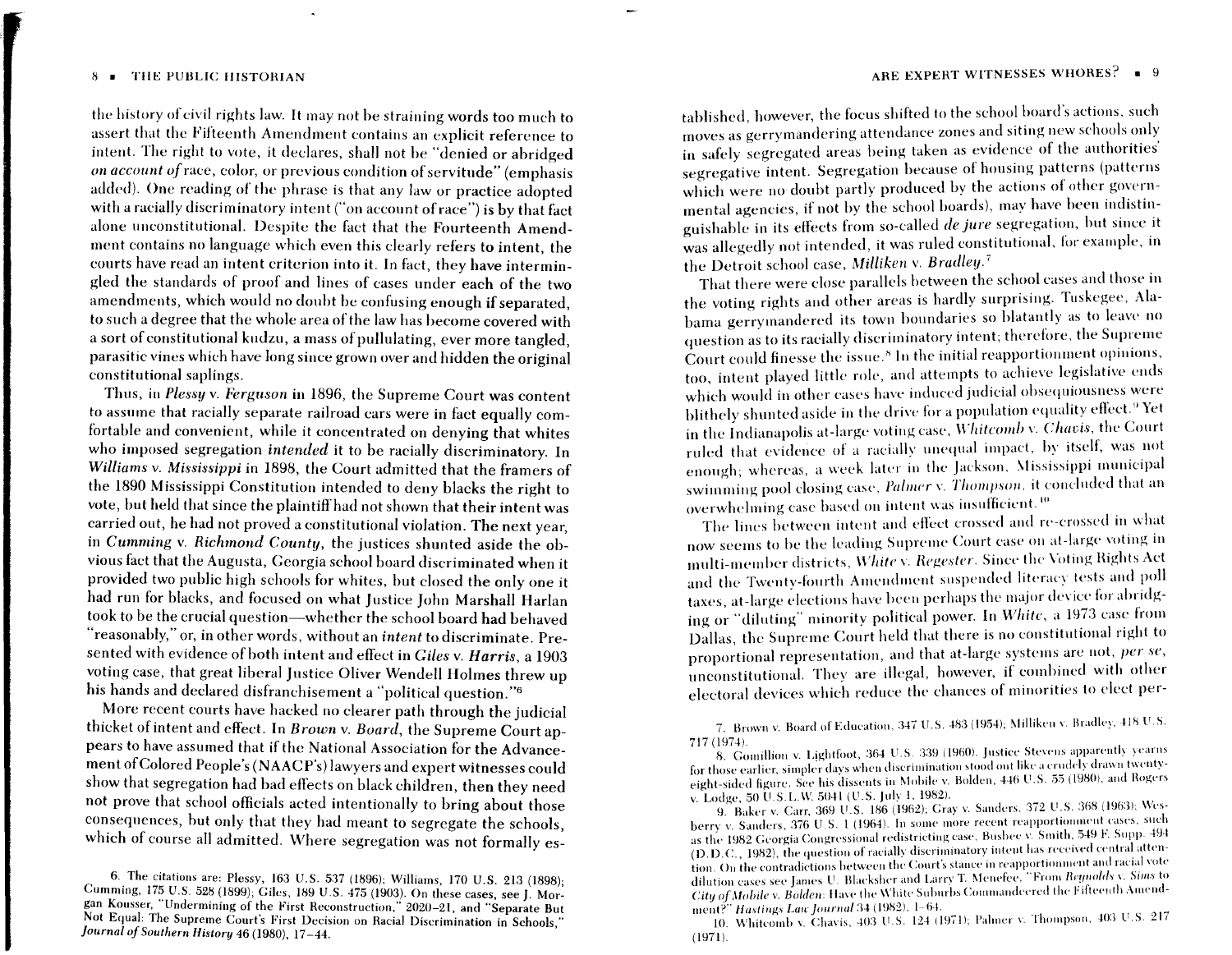sons of their choice, and if they occur in areas with a history of racial discrimination which is currently manifested in racially discriminatory slating groups, racial bloc voting, and a lack of responsiveness by officials to minority desires, or at least some of these. Further, direct evidence that the system had been established or maintained for a racial purpose, if such evidence were available, would, insofar as one can be sure of any doctrinal consistency in this area of the law, be held to be probative. In the leading Appeals Court decision, *Zimmer* v. *Mc-Keithen,* the *White* indicia were restated and refined, while in a series of mid- to late-l970s Supreme Court cases not directly related to multimember districts, the Court emphasized with increasing insistence that intent was central to all racial discrimination cases. <sup>11</sup>

*White* and *Zimmer* made clear that expert testimony by historians might be useful to paint a general picture of the history of racism, in order, at the least, to educate judges or to remind them of social facts which they might otherwise prefer to forget.<sup>12</sup> And such testimony might be determinative if the historian could produce credible circumstantial or direct evidence that the intent of the framers of laws passed some time ago, now under challenge, was discriminatory. But whereas civil rights lawyers seem to have been well connected to a network of sociologists and political scientists who did research on voting rights, neither they nor the social scientists knew many historians, and historians were almost wholly ignorant of the relevant developments in the law. I was "discovered," if that is the correct word, by Edward Still, a particularly assiduous Birmingham lawyer with a pronounced historical bent (who has since gone on to do graduate work in history as a sideline) who read my book, called and recruited me, and mentioned my name to others. Thus, by the fateful day of April22, 1980, I had been engaged as an expert witness in two cases, in one of which I was to serve mainly the "educational" purpose of recounting the history of racism in South Carolina politics, and in the other of which my role was to show the discriminatory intent behind a particular provision of the 1901 Alabama Constitution.

The event of April 22, 1980, which threw the civil rights forces into what turned out to be a productive tizzy and which made historians. temporarily at least, not only window-dressing but necessary participants in voting right cases, was the Supreme Court's decision in *Mobile* v. *Bolden.<sup>13</sup>* Writing for a four-man plurality, Justice Potter Stewart, without explicitly overruling *White v. Regester*, reinterpreted its holding as requiring proof of discriminatory intent and denied that the socalled "Zimmer factors," which had been derived chiefly from White, added up to evidence of intent. To some observers, it appeared that the Court, or at least the prevailing opinion, was demanding production of a gun still smoking after fifty years or more; that is, that plaintiffs had to prove that legislators who passed laws, often as long as a half-century ago, were actuated by racially discriminatory motives.<sup>14</sup> If this interpretation stuck, the Justice Department, the NAACP Legal Defense Fund, the Mexican-American Legal Defense Fund, the American Civil Liberties Union, and private attorneys for minority groups had little choice hut to *call in the historians*. The facts of Reconstruction, Redemption, and the Progressive Era became as relevant in the courtroom as regression analyses of racial bloc voting had been since 1973.

At the time the Supreme Court heard *Bolden* and a companion school hoard case from Mobile, *Brown v. Board*, the lawyers for neither side had done all their historical homework. They traced the at-large systems back to 1911 and 1919, respectively, and stopped there. When the Supreme Court remanded *Bolden* and *Brown* back to the federal district court, the Justice Department and the Mobile counsel who had handled the case for the NAACP-LDF, assisted by a historian located in Mobile, Peyton McCrary, discovered that the at-large features of the election systems dated not from the teens, after most blacks had been disfranchised in Alabama, but from the 1870s, when the threat of black poiit-

13. The chief danger for the 1982 renewal of the Voting Rights Act (VRA) was apathy. Since it represented a clear and present danger, and not just a potential threat to minority voting rights, particularly in the classic center of racism, the small-town South, Bolden made it much easier for the civil rights forces to work up enthusiasm for the VRA among the membership of their organizations as well as among editorial writers. Thus, Justice Stewart was for the VRA what Interior Secretary James Watt was for the Clean Air Act.

14. The Fifth Circuit Court of Appeals, in Nevett v. Sides, 571 F. 2d 209 (5th Circuit 1978) had tried, by combining some of the language and reasoning from Washington v.<br>Davis and Arlington Heights with the *Zimmer* list, to bring the two approaches into con-<br>Lawis and Arlington Heights with the *Zimmer* li formity with each other. The "Zimmer factors" could be read as indicative, if not of the motives of the framers of the law, then of those of the ethnic majority and the elite leaders who maintained the political system at the time. It now appears that Nevett was a better predictor of the Court's eventual position (in Rogers v. Lodge) than was Stewart's Bolden opinion. For a "smoking gun" reading of *Bolden*, see Aviam Soifer, "Complacency and Constitutional Law," *Ohio State Law Jou rna/* 42 (1981 ), 404.

<sup>11.</sup> White v. Hegester, 412 U.S. 755 (1973); Zimmer v. McKeithen, 485 F. 2d 1297 (1973). The other leading relevant cases were Washington v. Davis,  $426$  U.S.  $229$  (1976); Village of Arlington Heights v. Metropolitan Housing Development Corp., 97 S. Ct. 555 (1977); and Personnel Administrator of Massachusetts v. Feeney, 442 U.S. 256 (1979). The best discussion I have read on the topic is Larry C. Simon. "Haeially Prejudiced Governmental Actions: A Motivation Theory of the Constitutional Ban Against Racial Discrimination," *San Diego Law Review 15* (1978), 1041-1130.

<sup>12.</sup> That social science expert witness testimony is often used to "educate" judges is shown in Joseph Sanders *et al.*, "The Relevance of Irrelevant' Testimony: Why Lawyers Use Social Science Experts in School Desegregation Cases," Law and Society Review 16 (1981-82), 403-28.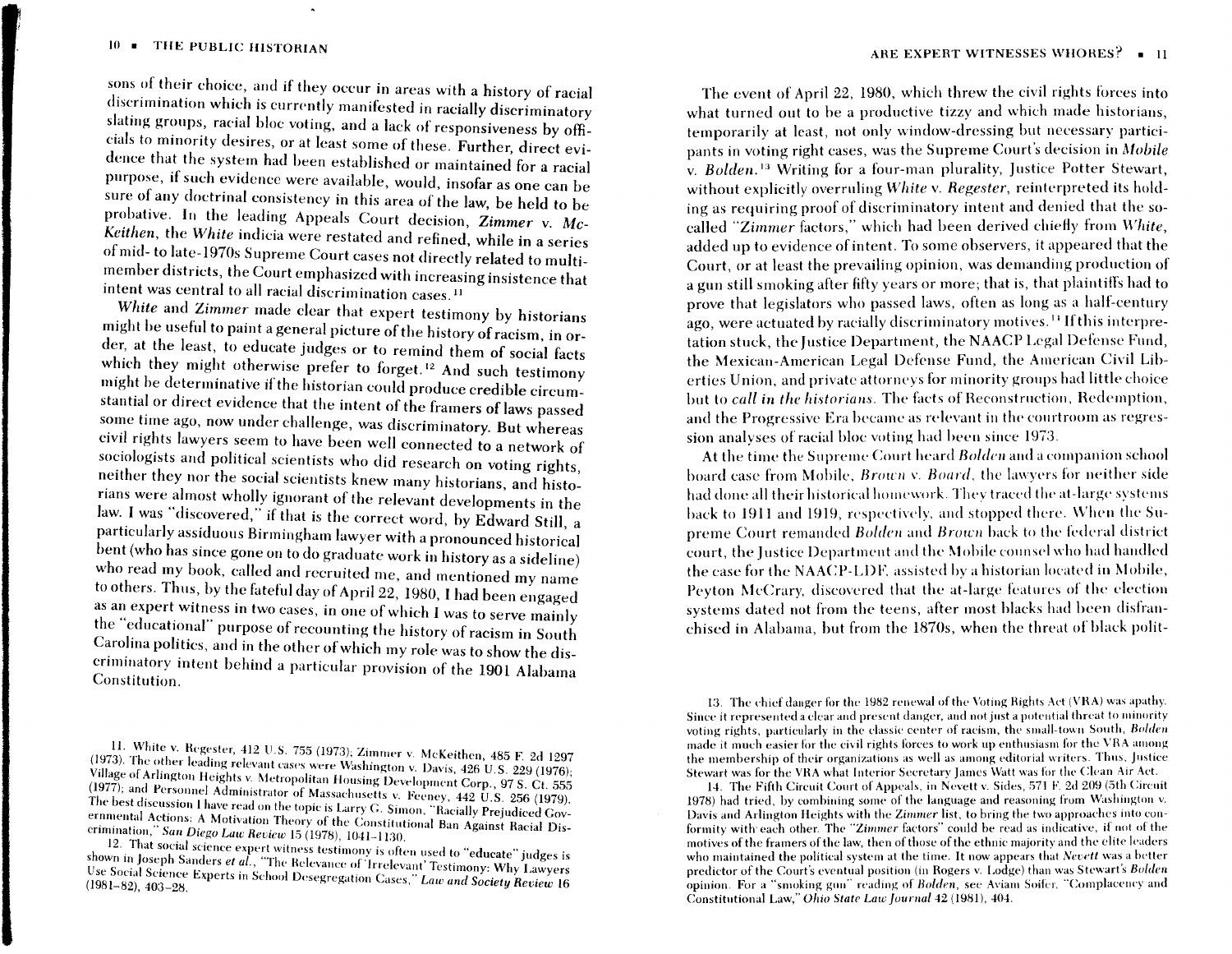ical power was much more palpable.<sup>15</sup> I was brought in principally to provide "full period coverage," as one would say in the history job market, since McCrary's scholarly research had been on the Civil War and Reconstruction, while my specialty has been the post-Reconstruction and "Progressive" eras.

Researching the cases felt familiar. I started with some general but not unshakable beliefs about how the world works and how historians should seek to explain things, a hypothesis to test, and some prior knowledge of election laws and of the place and period. After culling through the evidence, I tried to organize it to bring it to bear on the question of why the Alabama legislature passed a law providing for atlarge elections for Mobile in a certain year. It was only in preparing for and going through cross-examination and watching others be cross-examined that the question of biases different from those encountered in more traditional scholarly pursuits arose. (How *dare* opposing counsel imply that I would shade the truth to make a point for the sake of money or ideology!) But once opened, the question of objectivity would notwill not-recede entirely from my consciousness. Somewhat different research experiences in three other cases, in which I worked with and against different lawyers and before different judges, expanded my experience, but did not change the nature of the questions or answers about objectivity.

What does scholarly objectivity in history consist in, how do one's values enter into one's normal scholarship, and is the situation any different for one preparing to testify as an expert witness? First, values, ent for one preparing to testify as an expert witness? First, values, tastes, talents, and circumstances guide one's initial choice of topic. What seems interesting to one person may bore another-I like tables and equations, and narrative puts me to sleep, but I recognize that other people's views differ, though I cannot account for their egregious preferences. As a southern white liberal with a life-long interest in politics, I naturally gravitated toward political history, more specifically southern political history, and even more particularly the politics of race and

class in the South. Others with different burdens or penchants would consider such topics dull, but sex or death or women fascinating. I find all three subjects absorbing-but not to read about. Much good history, too, is written by people caught up in special circumstances or surroundings. Local history examples too numerous to detail spring to mind, but other cases would include Trevor-Roper's work on Hitler's last days, occasioned by his participation in a British intelligence task force, and C. Vann Woodward's *Battle for Leyte Gulf*, a product of his wartime Washington navy job of eonsolidating and making sense of battle re- $\mu$  ports.  $^{16}$  . The contract of the contract of the contract of the contract of the contract of the contract of the contract of the contract of the contract of the contract of the contract of the contract of the cont

The prevailing research agenda determines other choices of topics. A subject elosely related to a currently "hot" topic in a field may get a scholar a grant, and will nearly guarantee a longer vita, perhaps a prize, and maybe even tenure. Equally good work far from conventional interests will saddle one with a reputation (if any) as a person who may be "solid," hut who works on dull or strange topics, or (if one is very lucky or insightful) eventual, possibly posthumous recognition as a "pioneer." Similarly, the whims of funding agencies are not entirely irrelevant to the activities of academics or at least to the packaging of those endeavors. It was no coincidence that when the Nixon administration began pouring money into the National Cancer Institute, cancer research became a growth area in biology. As all these examples show, value-laden or self-interested reasons for choosing research topics are so omnipresent that it is difficult to imagine someone who could not be faulted for having a bias in choice of topics. Indeed, it is hard to understand what it would mean to say that someone had chosen his topic "objectively." As a consequence, any charge on this ground of a lack of objectivity for a historian doing legal casework must he *nol-prossed.* 

A second consideration related to objectivity is in the assumptions a historian or anv other social scientist makes and in the ways in which he or she formulates the chief questions. Here, I must confess to bias. I believe in making assumptions, reasoning processes, and conclusions as clear and explicit as possible. Some historians practice and even preach obfuscation for art's sake, and many social scientists purvey muddledness in the name of science. I intend otherwise, even if I do not always attain the desired result.<sup>17</sup> Furthermore, I am an unabashed Occamite

<sup>15.</sup> The opinion on remand is Bolden v. City of Mobile, 542 F. Supp. 1050 (S.D. Alabama 1982). In his first *Bolden opinion* (Bolden v. City of Mobile, 423 F. Supp. 384, 397 (S.D. Ala. 1976)), Federal District Court Judge Virgil Pittman, who decided in favor of the black plaintiffs, characterized the situation after passage of the Alabama Constitution as "race-proof," by which he meant that race could not have been a motive for legislative action in 1911 because most blacks were disfranchised then. In the remand, the plaintiffs produced evidence, put together primarily by McCrary, which showed that enough blacks were registered to vote in the years following 1908 in Mobile to pose a threat to carry or seriously influence at least one ward, had a ward system been adopted. Even if this had not been so, however, the "race-proof situation" argument has always struck me as curious. If blacks were excluded for reasons of race from participating in a decision which even eventually affected them, why wasn't the process itself so tainted that the system should be thrown out? If it be feared that this would result in the overturning of all laws passed during the whole period, the answer is that those which have no present discriminatory effect are therefore not unconstitutional.

<sup>16.</sup> Hugh R. Trevor-Roper, *The Last Days of Hitler* (London: Macmillan and Company, 1947); C. Vann Woodward, The Battle for Leyte Gulf (New York: Macmillan and

Company, 1947).<br>17. Caltech colleagues have pointed out to me that this set of beliefs may partially account for my being chosen as an expert witness, that if I were less inclined to generalize and to state conclusions baldly, or, conversely, felt less compelled to spell out the steps in my arguments, lawyers would not have chosen me. This observation does not, however. reflect adversely on the case for comparative objectivity in expert witnessing. It merely suggests that the decision rule for lawyers choosing experts should be to pick those experts who, in their scholarly work, openly state their results and the process by which they arrived at them. It implies nothing about the further remark, quoted at the beginning of this paper, about choosing witnesses who will say "what a partieular side wants said.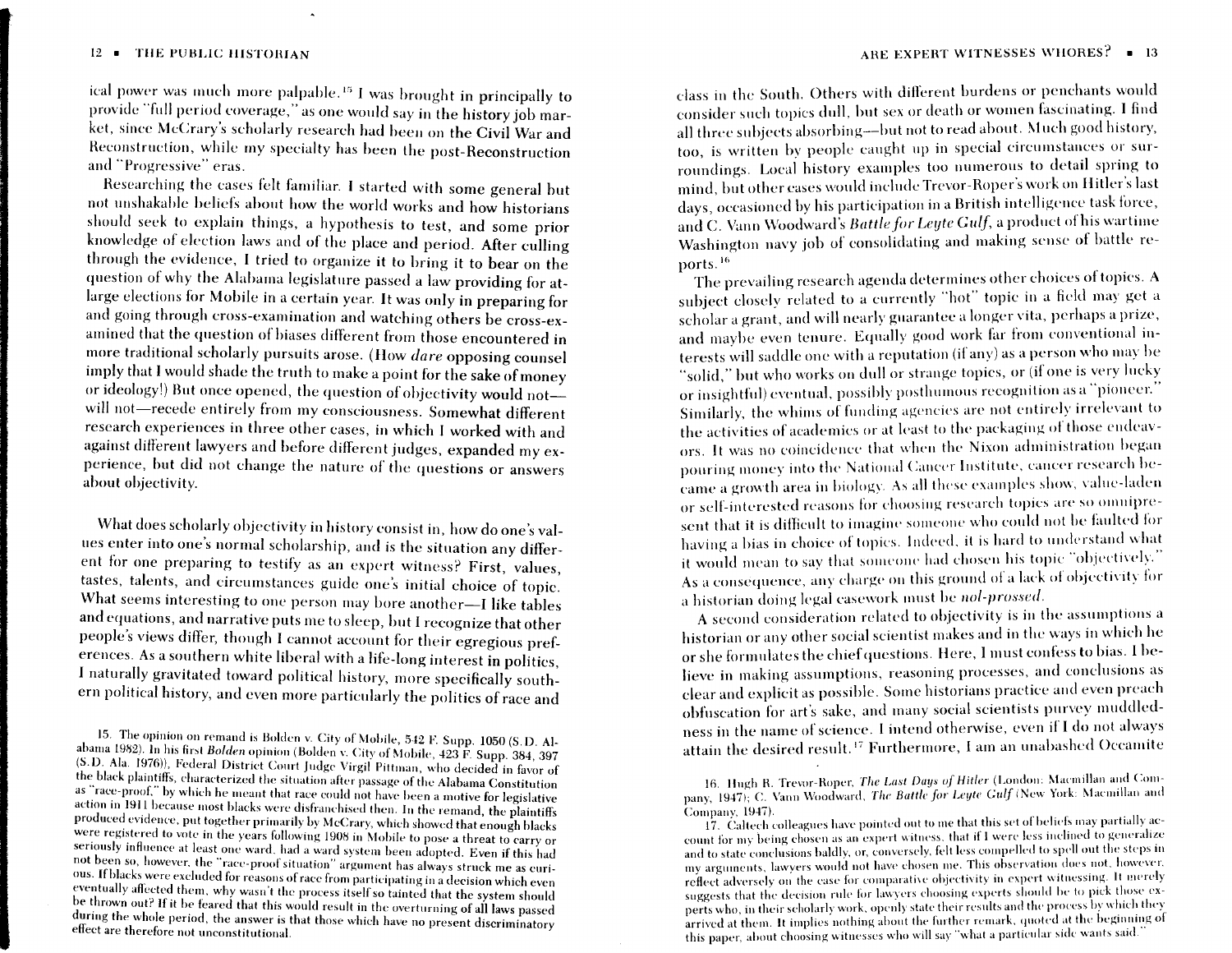(that is, I have a strong preference for parsimonious explanations); a confirmed believer in rational, maximizing behavior, especially by those calculating persons, politicians; and a person with very low Bayesian priors about unintended consequences. If I find blacks-or poor whites-shut out of politics, I immediately suspect that it didn't just happen to turn out that way, and I have faith that if I find the means employed and the wills involved in perpetrating the causal act or acts, the protagonists and their weapons in one geographical area will closely resemble those in other places, and the basic reasons for their activities will be simple.

Yet in speaking of this as a "bias," I mean "predisposition" or "proclivity" rather than "unalterable presupposition." All scholars begin with some proclivities such as these, and nearly all scholars alter their predispositions little by little as they accumulate more experience. Some, either as neophytes or at some stage in their lives before (or after) senility, prefer complexity, assume irrationality, and deny intent aprioristically. It is to be hoped, however, that both forest people and trees people, while they might be attracted to different facets of the scenery, would at least be able to agree roughly on what trail to follow through a particular wood. Less metaphorically, a modeler might admit the inadequacies of his schema in representing a certain situation, while a person of idiographic propensity might agree that uncomplicated explanations are sometimes correct. In any event, differences in such assumptions color scholarly and contracted work equally. If I sin, it is in monographs as well as in testimony. Yet since one inevitably must make some such leaps of faith, since one cannot escape these fundamental epistemological issues even by ignoring them, making them cannot rob one of objectivity unless objectivity is never possible. The directed verdict on count two must therefore be acquittal.

Third, did the procedure for examining evidence, which admittedly differs from that I would normally adopt, bias my conclusions, therefore robbing the project of objectivity? Generally, after deciding what to study, picking out, in a preliminary fashion at least, what principal questions to ask, and ransacking the secondary literature, I would go through as many primary documents as are available-newspapers, manuscripts (if any), official documents, voting returns. This procedure reflects a professional tradition in history which stretches back at least to the establishment of the first American graduate programs a hundred years ago. The image of the lonely scholar, or perhaps, to modernize it a bit, of the lonely research team, seeking truth by applying their open but careful minds to the appropriate evidence, is pervasive among social scientists and humanists. Scholars may make mistakes, study uninterestmg topics, fail to express themselves well, or even reflect unconsciously the popular world view or disciplinary paradigm dominant at the time

thev're working, but they don't, in this standard stereotype, purposely distort. Truth is produced by what might be called a "linear" process.

In the adversary tradition, on the other hand, truth is assumed to emerge, if at all, as part of a dialectical process. The lawyer's ideal world is, in this respect, rather like Adam Smith's: when every lawyer seeks simultaneously to maximize the chances of his or her own client, assuming that each abides by some fundamental rules of fairness, an Invisible Hand guides the process toward the maximum production of truth. Lawyers are supposed to be advocates, to represent their clients. They are not to pursue some abstract "truth" or "social good," but only the very relative interests of the people who hire their services. Graduate schools and law schools may often cohabit on the same campus, but in their self-conceptions, they have long since divorced. This separation breeds deep suspicion on each side of the other's pretensions and processes.

Despite suspicions, I have had to accept the fact that in the cases I have worked on, others-the Justice Department, the LDF or other lawyers for the plaintiffs, and the lawyers and experts for the localities whose electoral systems arc being challenged-perform most of the culling of primary sources. I read what they send me and what I specificallv ask for. This would worry me more if the documents were secret or private, or if the lawyers with whom I've worked denied requests for papers or documents I asked thent to look for, or if the lawyers on each side didn't have a strong interest in confronting the court with all the evidence which could possibly buttress their positions. In fact, none of the material is private; and every request I've made for informationand I've been bothersome, in order to insure that I look at everything which might be relevant---has been complied with. Moreover, it appears to be in the nature of research for such litigation that the lawyers (exactly like scholars in this respect) don't know just how to put together the facts or which facts will turn out to be of relevance until very close to the last moment. They do the research when they can, drib and drab it out to prospective experts, put it all together the last night. Thus, time pressures and lack of complete foresight guard against their stacking any but the most obvious evidence. .

Only two things about the process are bothersome. In the first place, even if the adversary process leads to truth, it's less likely to if the legal talent on each side is unequal. And I'm afraid that the acumen of counsel on the side of those charging discrimination has almost always been superior, in the cases I've been in, to that of the defenders of at-large voting. In other words, I can't he sure that the other side would rccogmze evidence for their cases if it jumped off the page at them. In the second place, despite the extensive discovery procedures which drag out modern litigation, lawyers have a gaming tendency which leads them to hold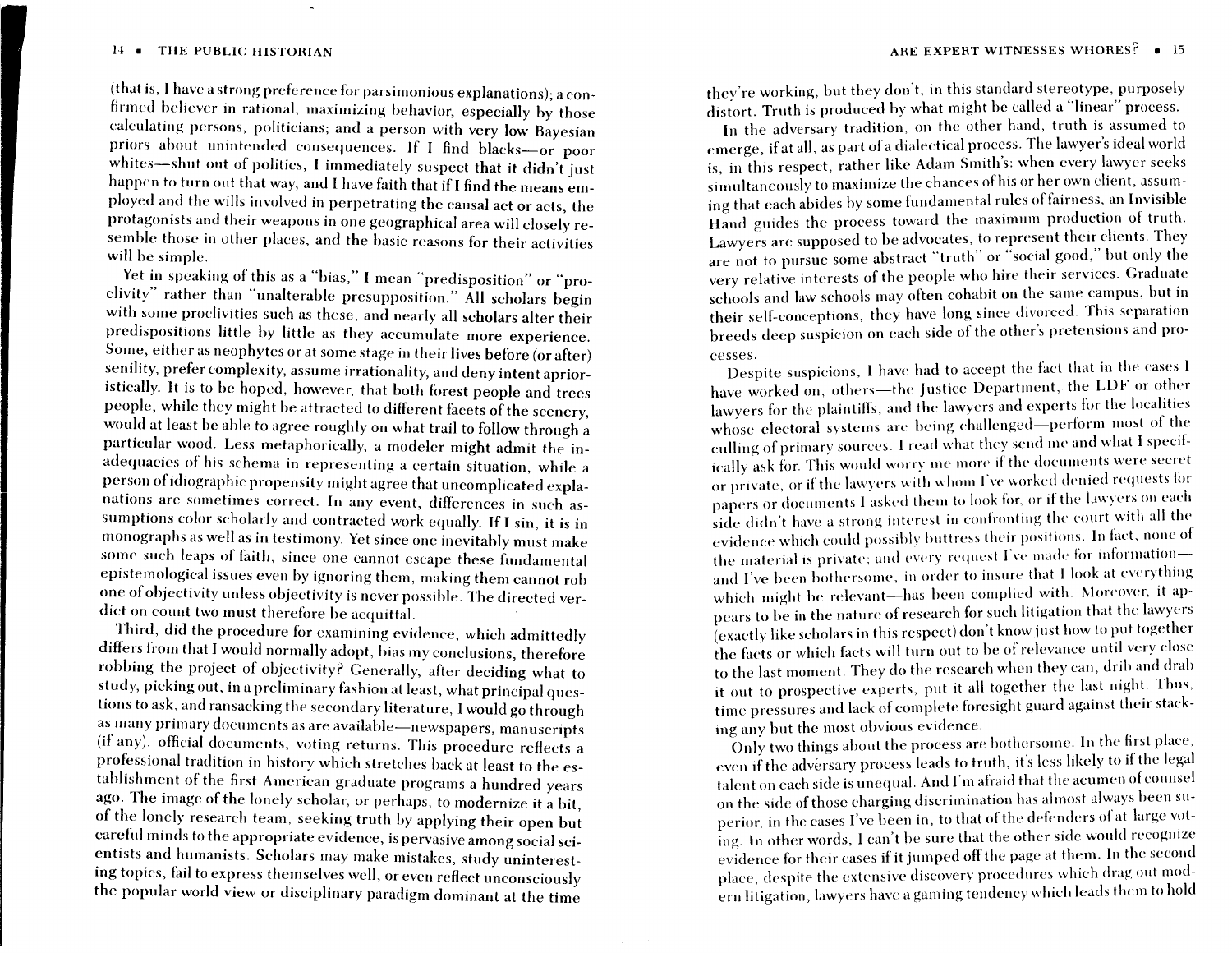back evidence until cross-examination. And there is a natural contrary tendency for a witness to stick to his guns when challenged, to consider cross-questioning a combat, and therefore to disregard evidence offered at this time against his case. No one wants to look foolish or contradictory, or to conclude that he wasted his time.

These doubts are connected with a fourth consideration, that of advocacy. Does the fact that one is making a case, is part of a team with a particular value-laden objective, by itself undermine the usual standards of scholarly objectivity? In all but one respect, I think it doesn't. After all, scholars do get committed to particular arguments-the Civil War was or was not irrepressible, the living standard of the working class in England rose or fell in the nineteenth century, the American Revolution was primarily an intellectual or alternatively a social movementand they rarely change their minds. (One might note, parenthetically, that the same state of aflairs characterizes the physical sciences, for as Thomas Kuhn has pointed out, defenders of old paradigms rarely switch, they just retire.)<sup>18</sup> Nonetheless, scholars sometimes modify their stands, particularly on relatively minor points. They circulate papers and accept criticisms, alter some treatments in subsequent editions of books, at times even confess error. The trouble with a trial is that it's a one-shot aflair, that one goes from expression to publication without circulation, copy editing, or galley proofs. Since one can hardly call up the judge six months later and say "I've changed my mind; I was wrong," the process of lengthy contemplation of one's interpretation, a usual part of scholarship, is necessarily private and naturally truncated for an expert witness.

A fifth point follows closely in train. It is the core of the objectivity question. Did one pick only those pieces of evidence which fit one's case, and did one twist the story to bypass evidence which could not be ignored? Here, the adversary process seems to provide a safeguard at least equal to those in academia. To most judges, the most credible expert witnesses are persons who have published fairly widely on the topic or on kindred ones. To most lawyers, risk-averse souls who prefer not to be surprised during trials, the best witnesses are experienced ones. Since books, articles, and previous testimony, affidavits, and depositions are matters of public record, an expert who takes contradictory positions on two similar pieces of evidence or similar positions on two contradictory pieces of evidence is placing his reputation at risk in a bet not only on the stupidity of opposing counsel in the instant case, but in every other case to come.

Furthermore, it is somewhat easier, indeed, it is unavoidable in witnessing, to make oneself conscious of contrary cases. Even if the other

side's barristers are inferior, at least in this rather specialized area of the law, one always overprepares for cross-examination, and one is pressed in the moot court tradition by one's own side. No doubt lawyers might pull their punches to avoid unsettling their own witnesses, but that's a dangerous course, because the witness might sense duplicity or the contending lawyers might pull offlucky shots. Moreover, the witness, more frightened of a courtroom than the lawyers are, naturally tries to think of every possible question. The whole process, therefore, encourages the questioning and testing of interpretations much more than do normal scholarly procedures.

The sixth and final question breaks the analogy with regular scholarship, and rests on a counterfactual thought experiment. If I were testifying for the other side, would my conclusions differ? I feel certain that, at least in the cases in which I have been involved, they would not: I would find evidence of an intent to discriminate in the passage or mamtenance of the system. I also recognize that if my analysis did vary depending on whom I was working with, my days as a credible expert witness would be over. I even half wish that some local government would retain me-they seem to pay better than the LDF or Legal Services or even the Justice Department, and it would be satisfying to take their money and then upset their case. Still, one aspect of the question bothers me: assuming that if I did appear I would speak truthfully and tully, *would* I testify for the other side?

The difficulty is that expert witnesses generally do more than testify. Unless they are brought in at the very last moment or are working with extremely overbearing, absurdly self-confident lawyers, witnesses usually have some role in organizing cases and especially in planning researeh on the facts. For if they do not understand their ease, they cannot know what is relevant, and if they don't assist in and partly direct the gathering of the facts, they cannot be sure they have seen all the important evidence. Even if, as "educational" witnesses, experts are chiefly used to report on the state of research in some academic field, they will have to know enough to know when to stop talking-a difficult thing for professors in the best of circumstances-and they will probably be asked for advice on other aspects of the case, on other witnesses' reputations, on how to rebut their testimony, and so on. Expert witnesses do not merely' give opinions; they join a company.

Since, as a person, I believe strongly in racial equality, and since, as a social scientist, I find the empirical and theoretical evidence of the racially discriminatory impact of at-large systems overwhelming, could I work with lawyers who were attempting to preserve an at-large system in a jurisdiction which included a large and geographically separate minority group? (Other, analogous questions would occur to other potential expert witnesses or to me in other contexts.) Should the answer depend on the degree of oppression in each individual case, and how can

<sup>18.</sup> Thomas Kuhn, *The Structure of Scientific Revolutions* (Chicago: University of Chicago Press, 1970).